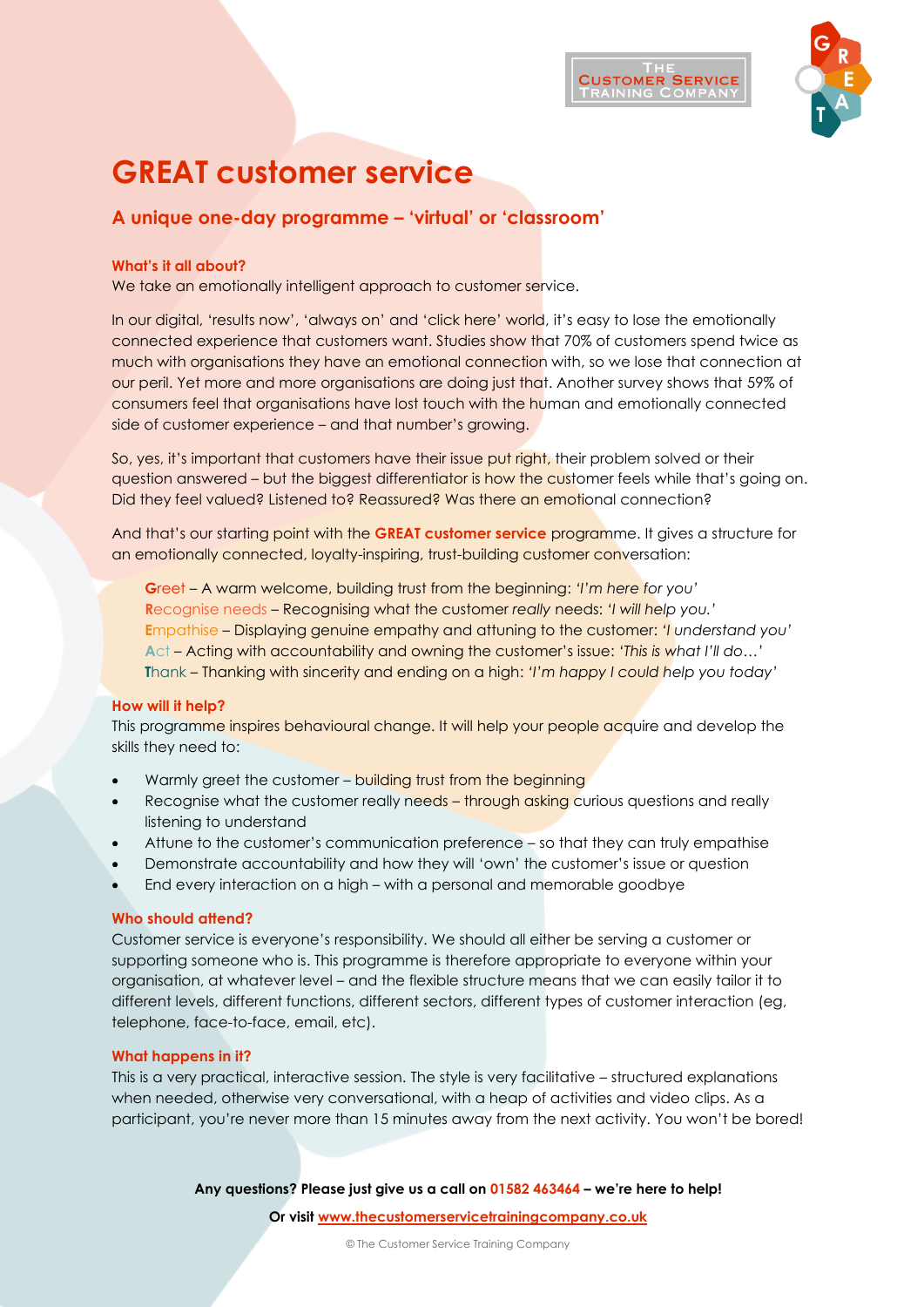



#### **How's it delivered?**

Option 1 – Face-to-face A one-day session for a group of up to 12. The day runs from 9.30 to 4.30 with short breaks – or, with an optional additional practice session, from 9.00 to 5.00. Top quality printed materials provided for each participant.

Option 2 – Virtual The virtual option is just as interactive. Again, for a group of up to 12. Choose between a full-day version (9.00 to 4.45, with regular breaks) or run it as two half-days instead. PDF materials.

Whichever option you choose, 'classroom' or 'virtual', the approach is very facilitative and learner-centred, taking into account the needs and preferences of the group on the day whilst at the same time meeting the specified learning objectives.

#### **Is there any pre-work?**

Whether 'classroom' or 'virtual', participants will get the most from the programme if they complete a short personality styles questionnaire first. One exercise, in particular, depends on it.

#### **Is there any follow-up?**

We deliver the training and get you off to a GREAT start, so it's down to you to embed it. But we can help you there too. We'll give you our 'GREAT coaching toolkit' – a 32-page booklet for your team leaders and line managers, full of practical coaching strategies they can use in the moment, in a team meeting, or in a one-to-one.

The toolkit is easy to use and gives highly practical coaching questions and activities aligned to each skill so that your line managers can provide focused, awareness-creating, skills-building coaching as soon as your people return to their role.

#### **Is there anything else I need to know?**

Not really. But give us a call if you've got any questions – we're here to help!

#### FAQ 1 Yes, we can tie the session in to your values or customer service charter.

FAQ 2 Yes, a 'tailored' option is possible and we can 'flex' the programme a little, if you want to emphasise a particular theme. Although we'd prefer to flex it rather than break it, so give us a call to talk through the options.

FAQ 3 Yes, certificates of attendance can be provided.

FAQ 4 Yes, there are optional modules if you want to focus on a specific issue, eg, complaint handling, resilience, telephone skills, email customer service, etc.

FAQ 5 Yes, there are other options for supervisors, team leaders and line managers. In particular, you might want us to give them a quick overview of the GREAT model, talk them through the toolkit and help brush up their coaching skills so they're confident using the activities.

#### **What's the next step?**

Give us a call to talk it through. Decide what's the best approach for your organisation. Agree a budget. Have a chat with the trainer. Discuss the practicalities. Pick a time, date and place. Sign on the dotted line (you're not committed until then). And, if you've got any questions at any point, we're here to help – you've got our number!

Programme outline overleaf…

**Any questions? Please just give us a call on 01582 463464 – we're here to help!**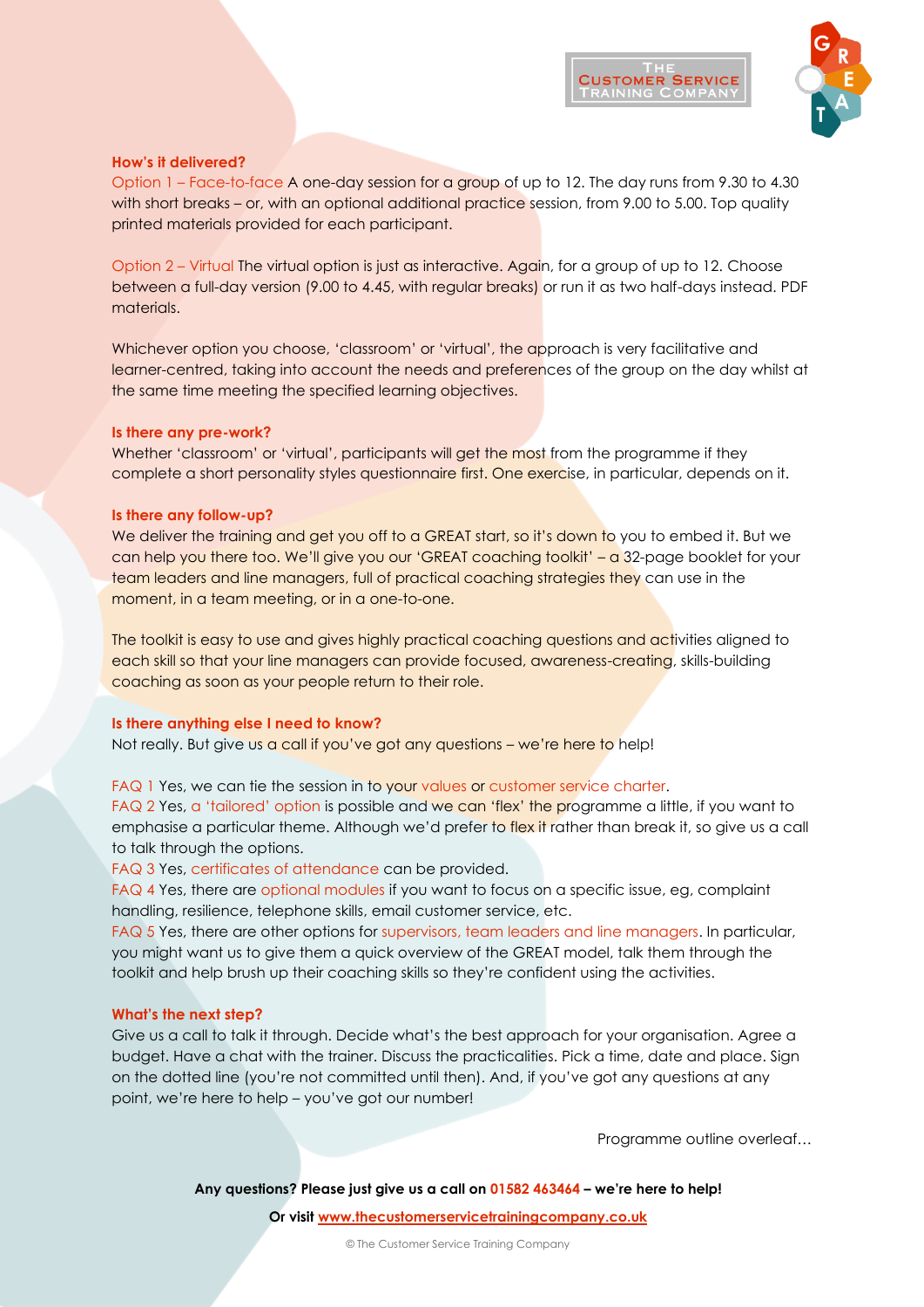

# **GREAT customer service**

# **Session outline**

This is the timetable for the full-day face-to-face version of the programme, with approximate timings for breaks. Virtual delivery follows the same content and sequence but with different timings and slightly different exercises.

**Pre-work:** complete the Personality Styles profile

# **1 Welcome to GREAT customer service** (9.30)

- What will you learn? Session overview and introduction
- *Activity: GREAT Customer Service in 20 seconds*
- Why you should stop trying to delight your customers
- Making it easy for your customers
- What's your experience of easy service?

# **2 G is for Greet** (10.10)

- Building an emotional connection and projecting warmth
- The formula for trust (warmth  $+$  competence = trust)
- How to inspire trust
	- − Validate the customer's feelings
	- − 'Smile from the inside'
	- − Inspire confidence
- *Activity: greet with warmth*
- *Activity: video clip-based discussion*

BREAK (10.55)

# **3 R is for Recognise needs** (11.05)

- Recognising what your customer *really* needs from you
- Focus on the customer, not the 'problem'
- Asking curious questions
- *Activity*
- TED questions (Tell-Explain-Describe) and the question funnel
- Listening to understand and empathise
- *Activity*
- The levels of listening
- *Activity: recognise customer needs*
- *Activity: video clip-based discussion*

LUNCH (12.30)

**Any questions? Please just give us a call on 01582 463464 – we're here to help!**